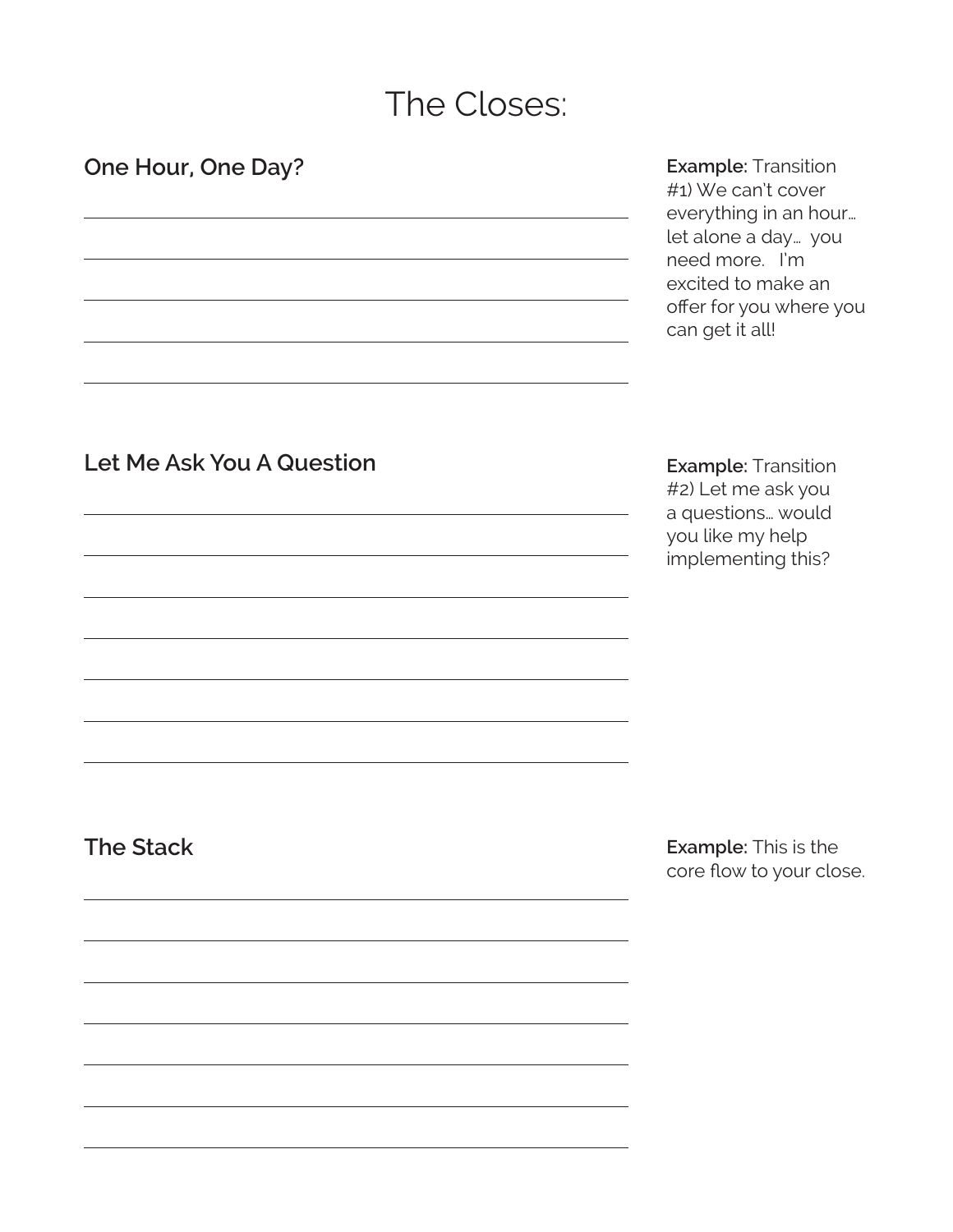**Example:** If all this did was help you to (move away from pain)… would it be worth it?

If all this did was help you to (move towards pleasure)… would it be worth it?

#### **Money Is Good**

**Example:** Money is a tool for exchange… you spend money to get something greater in return…

#### **Disposable Income**

**Example:** Shifting your disposable income from liabilities to assets… spend it on something that will bring you long term fulfillment.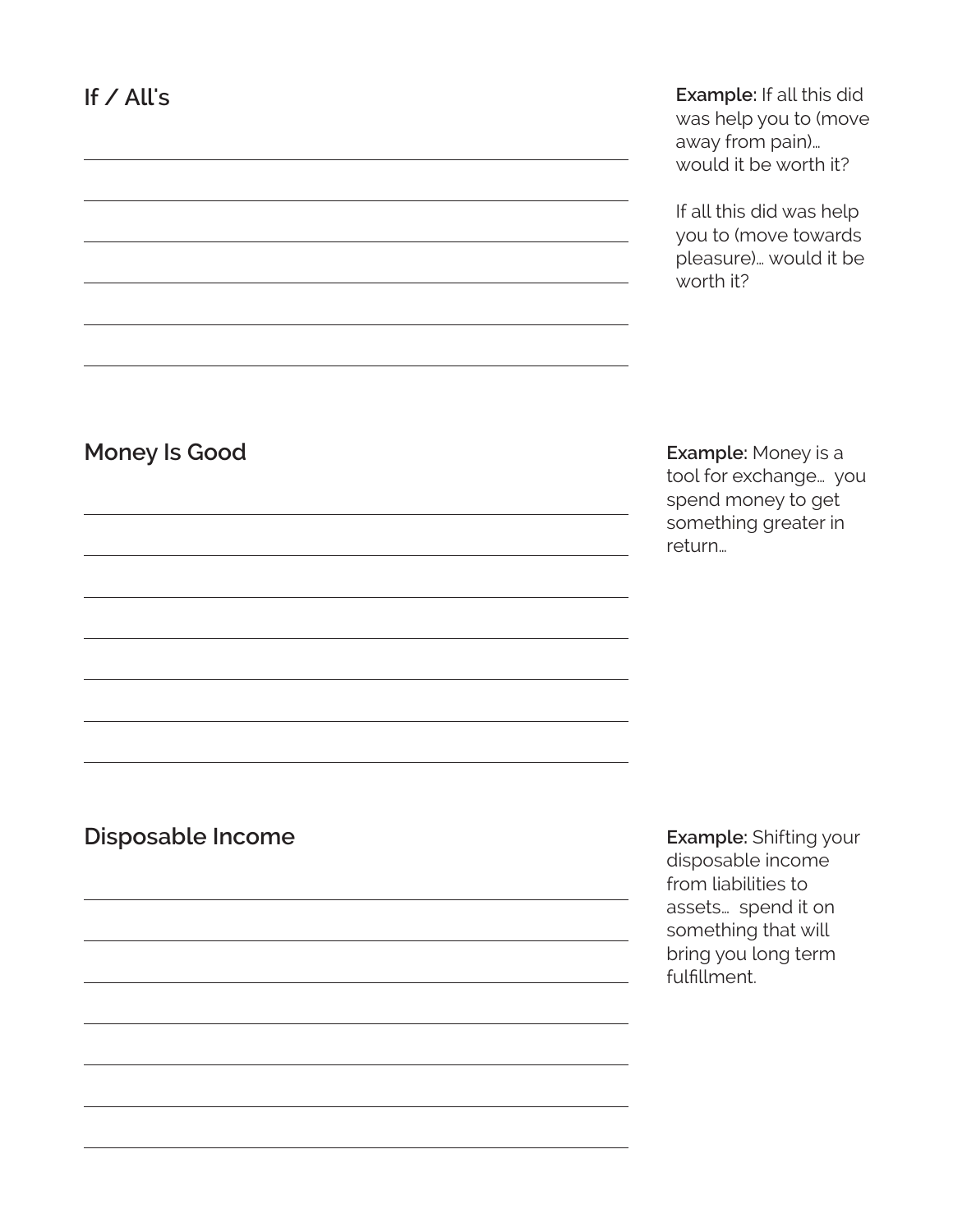## **Money Replenishes**

**Example:** Each month money comes back, time does not…

# **Break Old Habits**

**Example:** If we leave now, you'll slip back to your old habits… if you want change, you need repeated exposure – the full system.

**Information Alone?**

**Example:** You can't rely on information alone… you need coaching, accountability, etc…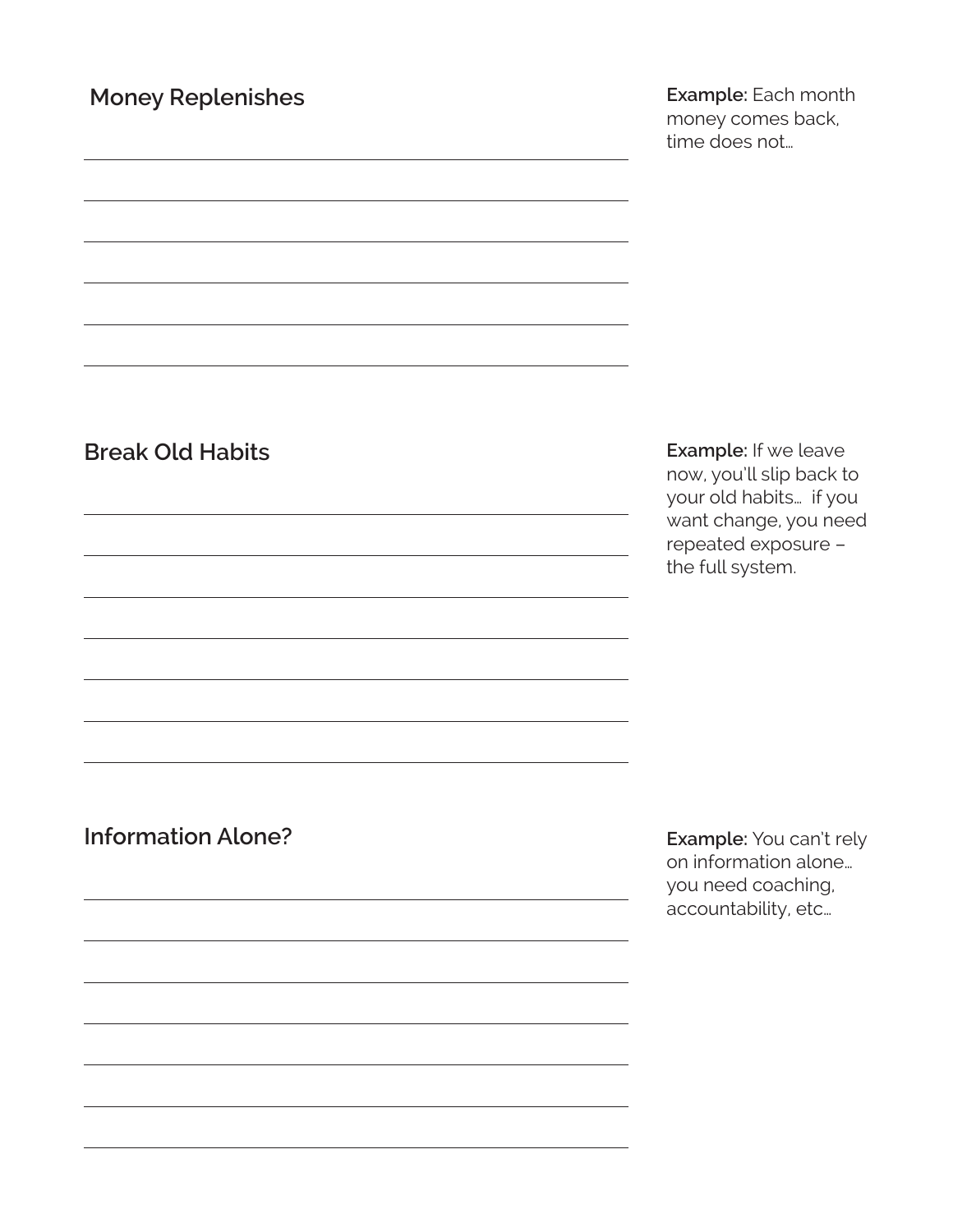## **Money or Excuses?**

**Example:** You're either good at making money, or making excuses, but you can't do both.

# **Your 2 Choices**

**Example:** My choice – go cheap and sell as many as possible… or more expensive so we could devote more resources to you.

#### **Their 2 Choices**

**Example:** 1st – settle with what you have now and keep getting what you're getting now. 2nd – make a small investment, give it a shot – if it works, awesome. If not, then get your \$ back.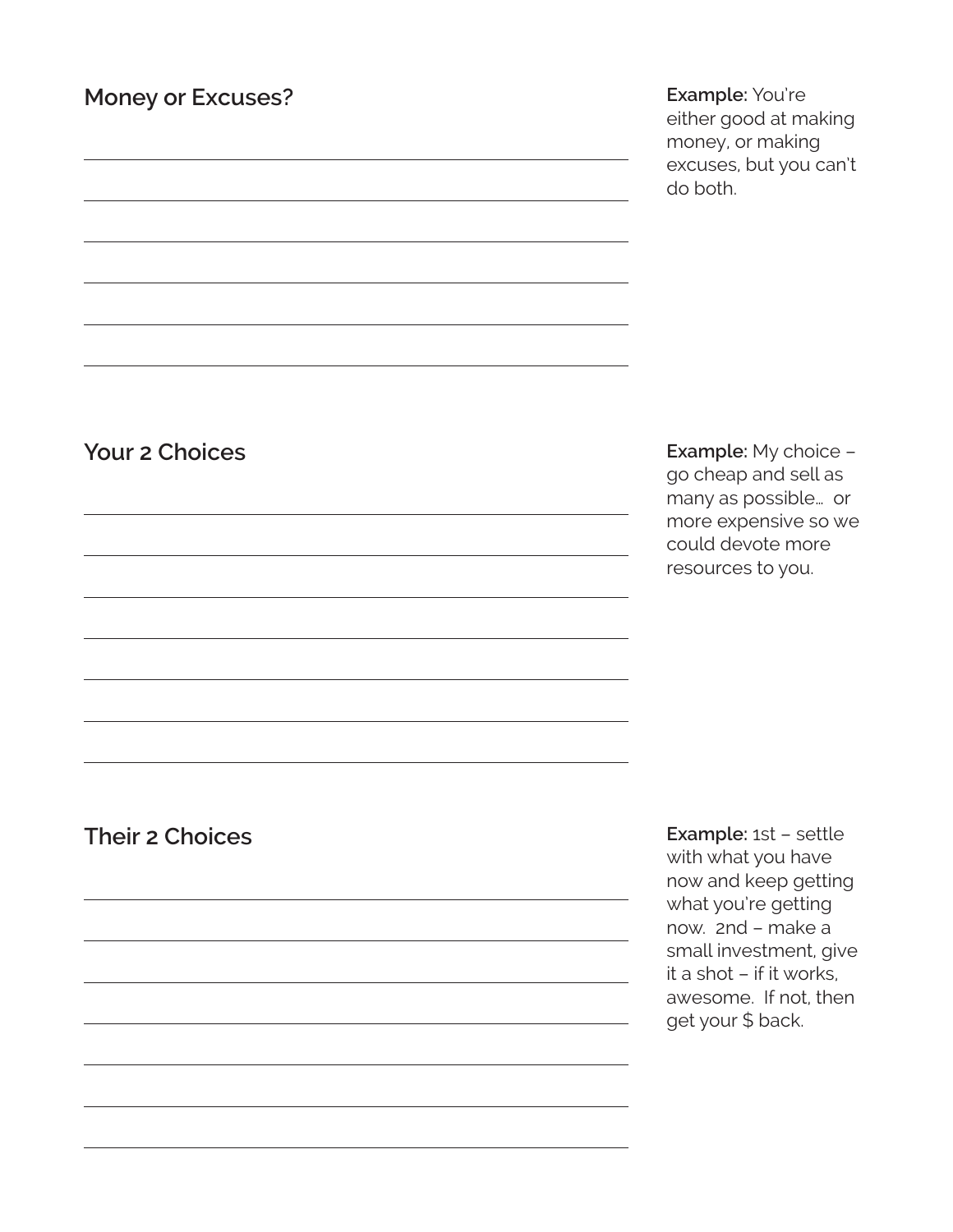**Example:** The brave buyer vs the scared dabbler…

# **The Hand Hold**

**Example:** Let me show you how to sign up right now.. first…

#### **Say Goodbye**

**Example:** After you have these in your hands, you can say goodbye to \_\_\_\_\_. And when you have \_\_\_, then you can say goodbye to \_\_\_\_\_.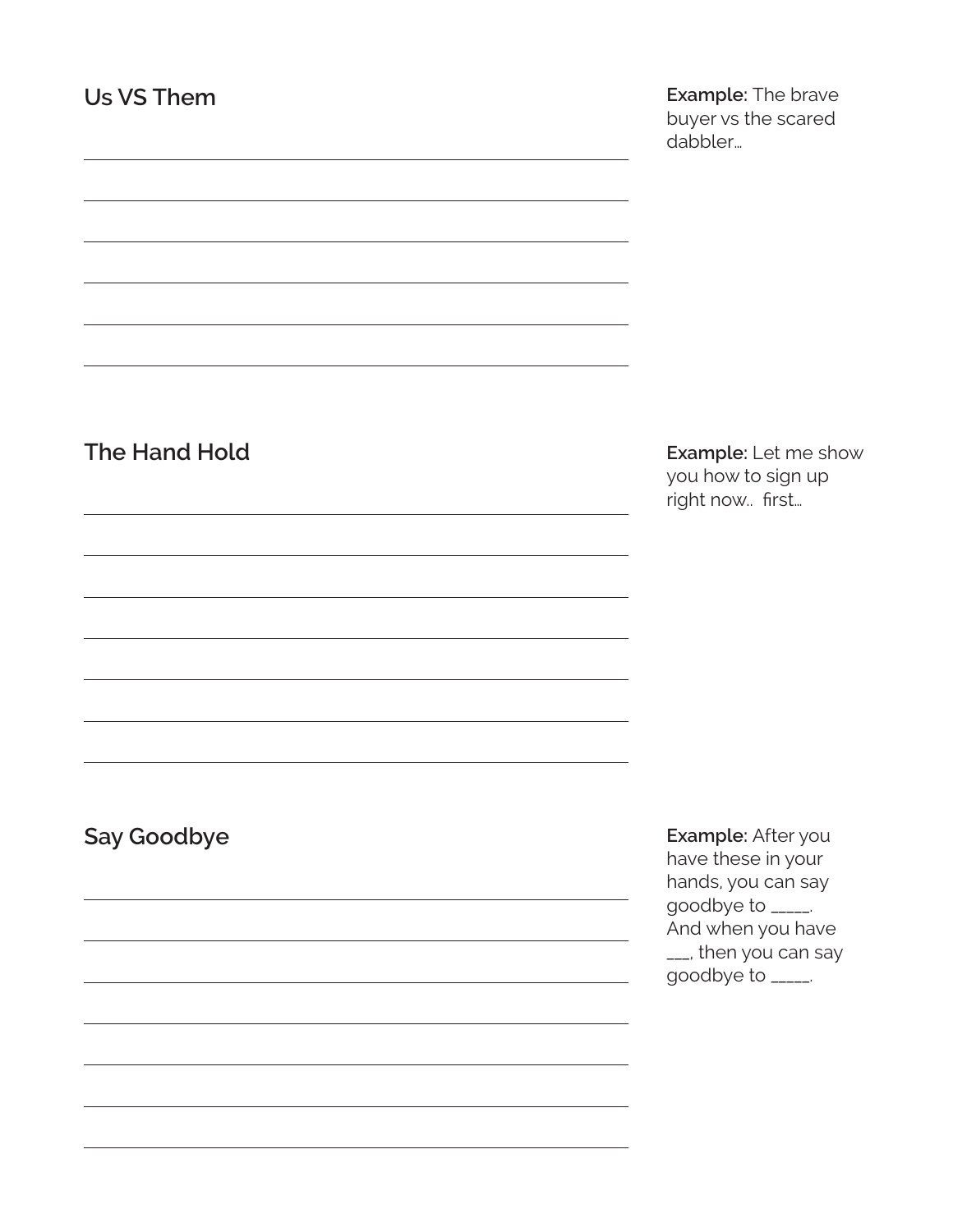**Example:** This is your life now (paint picture of pain) and this is what it could be…

# **Only Excuses**

**Example:** Explain their excuse for not signing up, then diffuse it… use the 2-3 most common excuses.

#### **Reluctant Hero**

**Example:** I'm nothing special, yet look at what I was able to do…